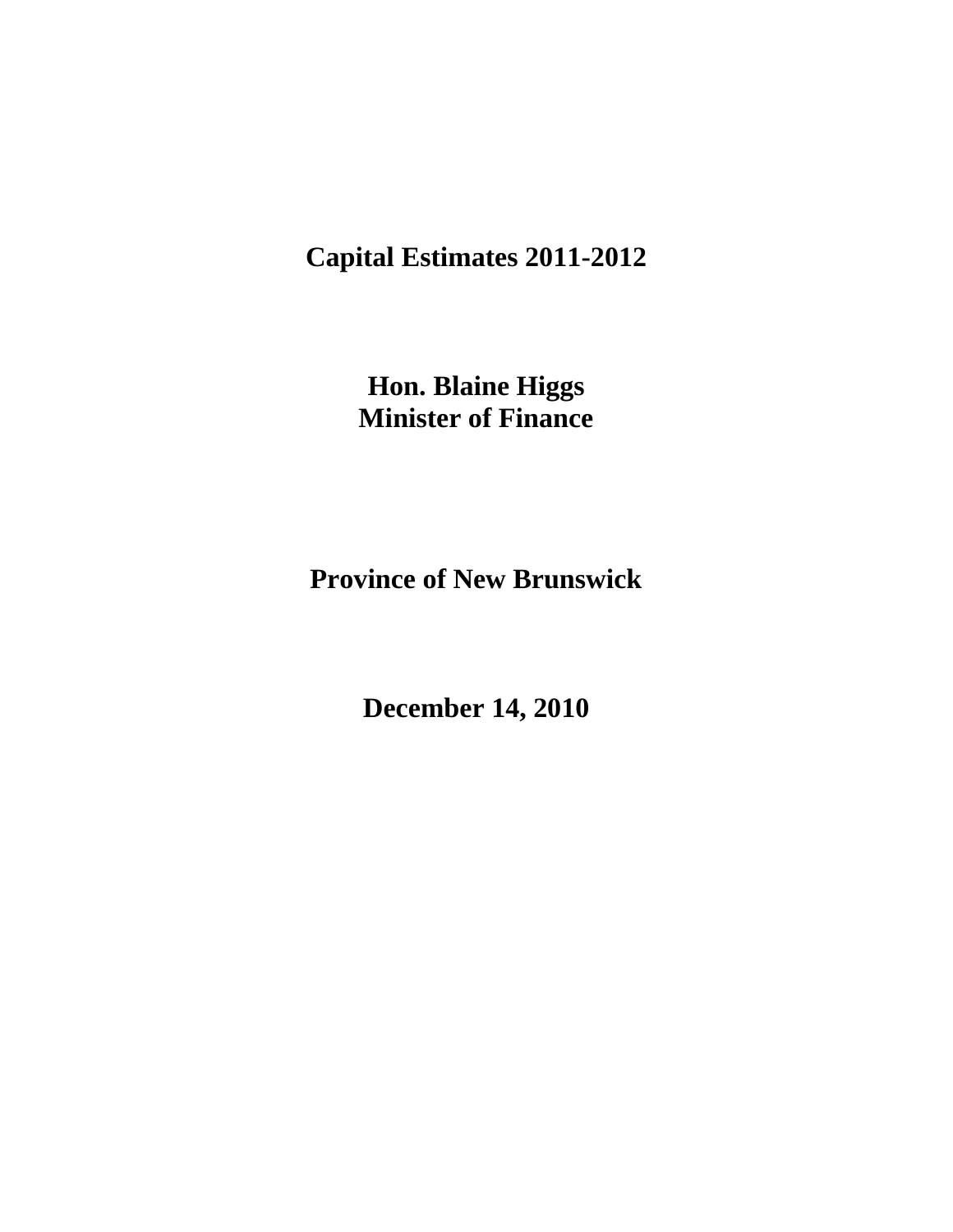Mr. Speaker, I am pleased to rise in the House today to table the 2011-2012 Capital Estimates. A capital budget totaling \$592.9 million will provide for the continuation of projects already underway as well as required maintenance of our assets. At the same time, it reflects the fiscal challenge that our province faces.

On November 26, the government released an economic and fiscal update for 2010-2011 that set out the state of the province's finances. At that time I stated that our projected deficit has risen to \$820 million. The province's net debt is anticipated to reach \$9.6 billion.

Capital spending has been a contributor to the fiscal challenges we face. Over the last two years, governments everywhere increased their spending to minimize the depths of the recession and stimulate economic activity. In New Brunswick, this resulted in capital spending well above historic levels as the province embarked on a two-year, \$1.6 billion capital plan. This is not sustainable.

Our government's platform indicates that *"Responsible management of the province"s finances is the most important role of any government"*. We are already taking steps to ensure that government lives within its means.

Our government is committed to returning to fiscal balance, while making strategic investments in priority areas. The Capital Estimates presented here today reflect these realities.

The majority of capital spending, \$300.2 million, is related to ongoing projects. Another large portion of the 2011-2012 Capital Estimates  $-$  \$251.2 million  $-$  is dedicated to maintenance of our existing infrastructure. This leaves only \$41.5 million, or seven per cent of total capital investments, to commence new projects in 2011-2012.

The 2011-2012 Capital Estimates that we are tabling here today are an important step in returning our capital spending to more sustainable levels.

It is my pleasure to share with you some of the highlights of the 2011-2012 Capital Estimates. My cabinet colleagues look forward to providing further details as these estimates are debated over the weeks to come.

# **Education**

Mr. Speaker, nothing is more fundamental to our education system than facilities that are safe and healthy for our students, teachers, and staff. That is why our government is investing \$30.0 million to maintain and improve our schools in 2011-2012.

In addition, we will continue with a number of projects already underway in our K-12 system. This budget includes \$55.9 million for these projects, including necessary capital equipment for new schools.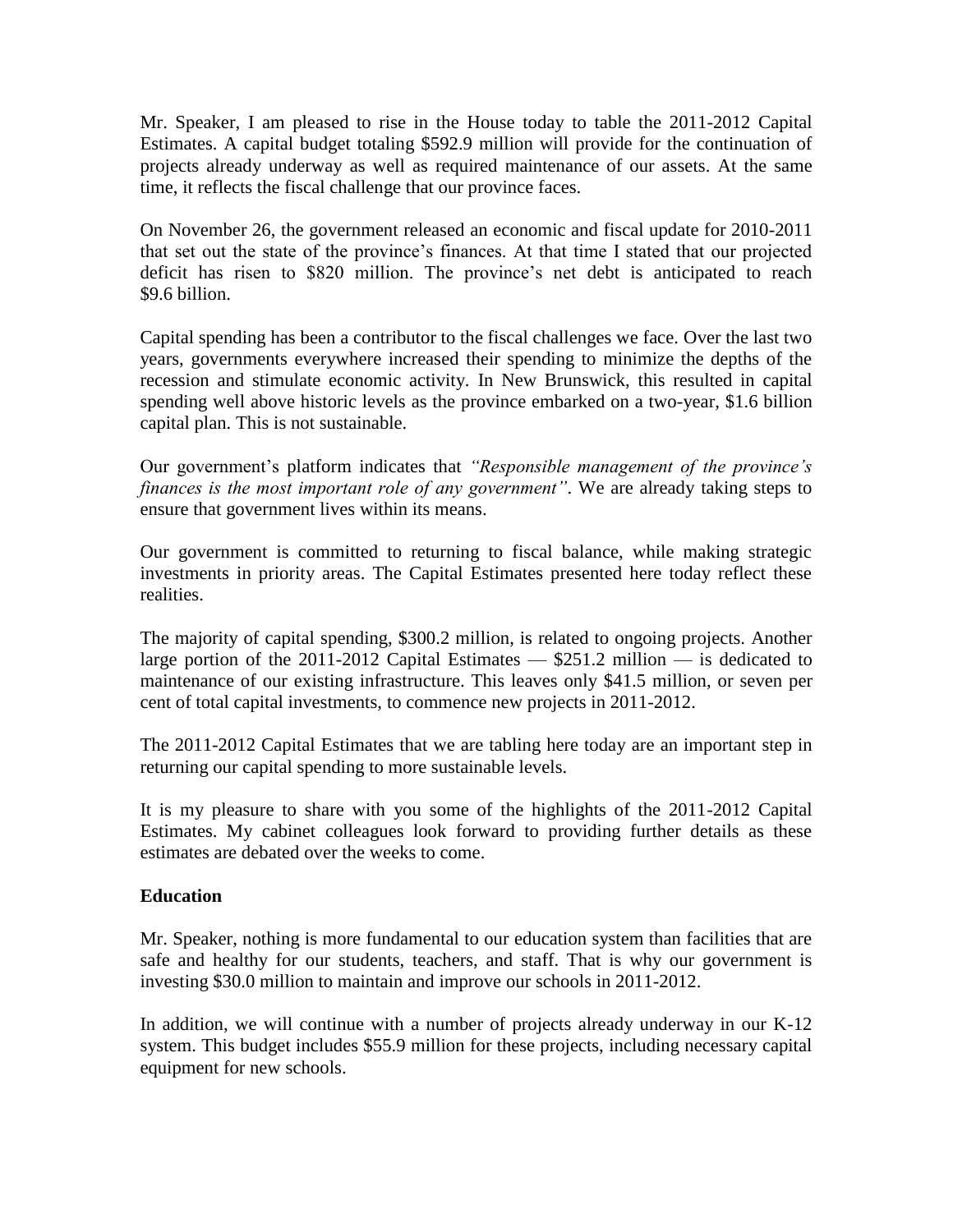Today's budget also includes \$12.4 million in funding to commence a select number of new projects. The Minister of Education and Early Childhood Development will provide details on these and other projects when the 2011-2012 Capital Estimates are debated.

In addition to these important investments in the K-12 system, we are also providing funding for the completion of a number of major investments in our post-secondary institutions. In 2011-2012, we will invest \$19.4 million in the NBCC-CCNB network to complete major capital projects underway and continue with routine maintenance. We will also provide \$7.5 million to universities for deferred maintenance projects.

# **Health Care**

Mr. Speaker, quality and accessible health care is something that all New Brunswickers value. It is also one of this government's top priorities. In 2011-2012, our government will invest \$56.9 million in our province's health care infrastructure.

Of this total, \$37.5 million is related to ongoing projects, leaving \$14.4 million for maintenance and equipment, and \$5.0 million for new projects.

Our government is continuing with the construction of a new Restigouche Psychiatric Hospital in Campbellton. This facility is scheduled to be completed in the summer of 2014.

# **Transportation**

For our economy to grow and prosper, we must maintain and upgrade our transportation infrastructure. That is why I am pleased to announce today that our government will invest \$313.2 million in our roads, bridges, and ferries in 2011-2012. This includes \$104.1 million for ongoing projects, \$191.6 million for maintenance of existing infrastructure and equipment, and \$17.5 million for the rehabilitation of the Saint John Harbour Bridge.

The Minister of Transportation and Infrastructure will provide the details of these projects when the 2011-2012 Capital Estimates are debated.

# **Law and Order**

Mr. Speaker, our government is committed to seeing through a number of significant infrastructure projects that are vital to strengthening our justice and corrections system.

In 2011-2012, we will invest \$32.0 million for the ongoing construction of the Saint John Law Courts.

Our government will also invest \$21.6 million to complete the new Dalhousie Regional Correctional Centre and the Southeast Regional Correctional Centre. These state-of-theart correctional facilities will increase the capacity of our corrections system.